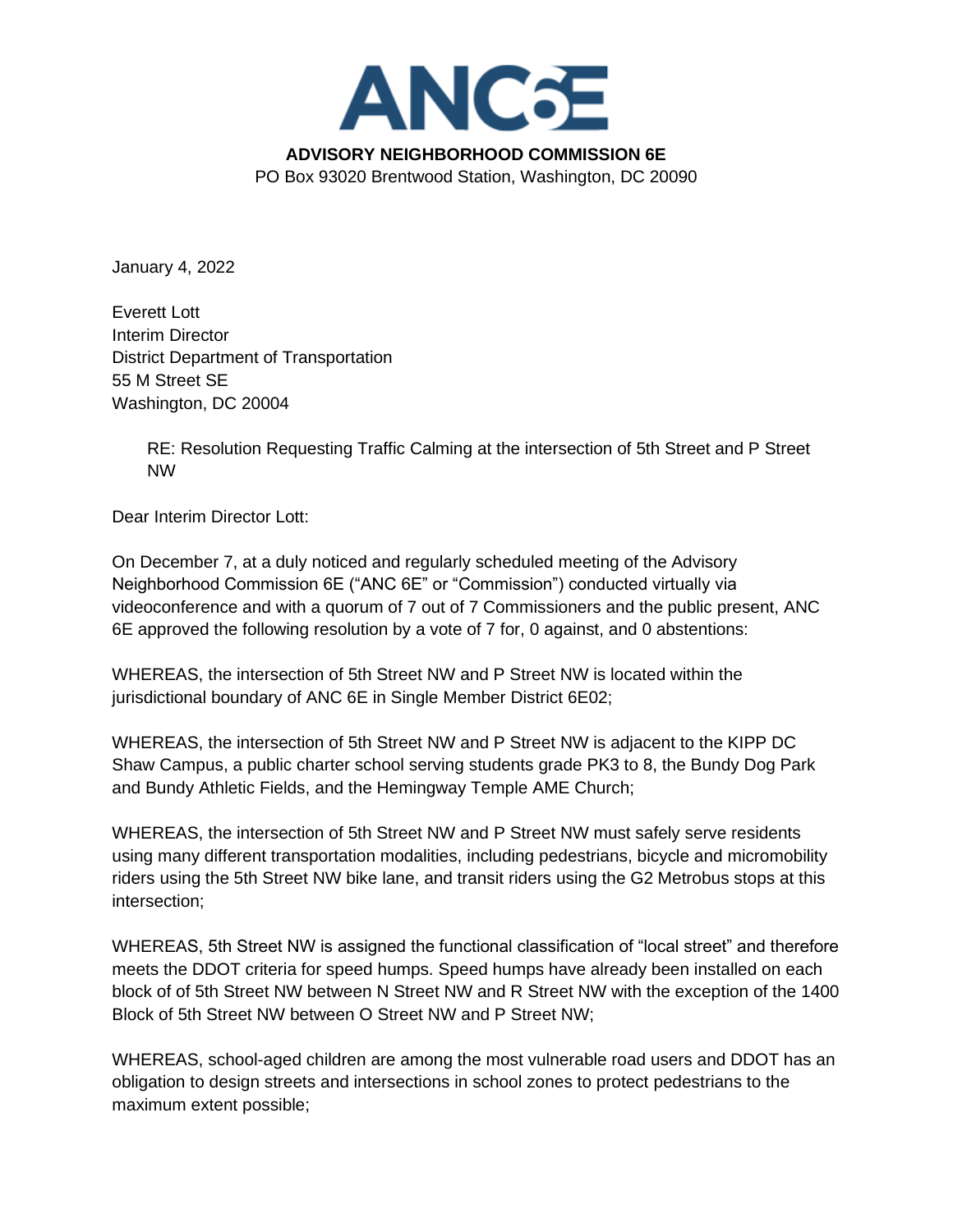

WHEREAS, DDOT deploys school crossing guards at the intersection of 5th Street NW and P Street NW during morning drop-off and evening dismissal on school days, but additional engineering interventions can structurally calm traffic during all hours of the day and night;

WHEREAS, the 400 Block of P Street NW between New Jersey Avenue NW is a long block that allows westbound drivers to accelerate up high rates of speed before reaching the intersection of 5th Street and P Street NW. The 400 Block of P Street NW features a mid-block crosswalk connecting the front door of the KIPP DC Shaw Campus with the Bundy Athletic Field and Dog Park. The combination of a long block and a midblock crosswalk leads to a dangerous combination of high driver speed and low crosswalk compliance, especially during off-peak hours;

WHEREAS, resident of Single Member District 6E02 Allyson Perleoni submitted a request for Traffic Safety Investigation ("TSI") for the intersection of 5th Street NW and P Street NW on October 29, 2021. ANC 6E is supportive of Ms. Perleoni's request;

THEREFORE BE IT RESOLVED that ANC 6E requests a Traffic Safety Assessment be conducted for the intersection of 5th Street NW and P Street NW and that appropriate traffic calming measures be implemented;

BE IT FURTHER RESOLVED that ANC 6E requests that the following measures be implemented as part of the traffic calming initiative for the intersection of 5th Street NW and P Street NW:

- Install raised crosswalks at the intersection of 5th Street NW and P Street NW;
- Install speed humps on the 1500 Block of 5th Street NW between M Street NW and P Street NW; and
- Install a raised crosswalk and/or speed table for the midblock crosswalk across P Street NW between New Jersey Avenue NW and 5th Street NW.

ON BEHALF OF THE COMMISSION.

Sincerely,

Rachelle Nigro

Rachelle Nigro, **Chair** 

CC: Charles Allen, Ward 6 Councilmember